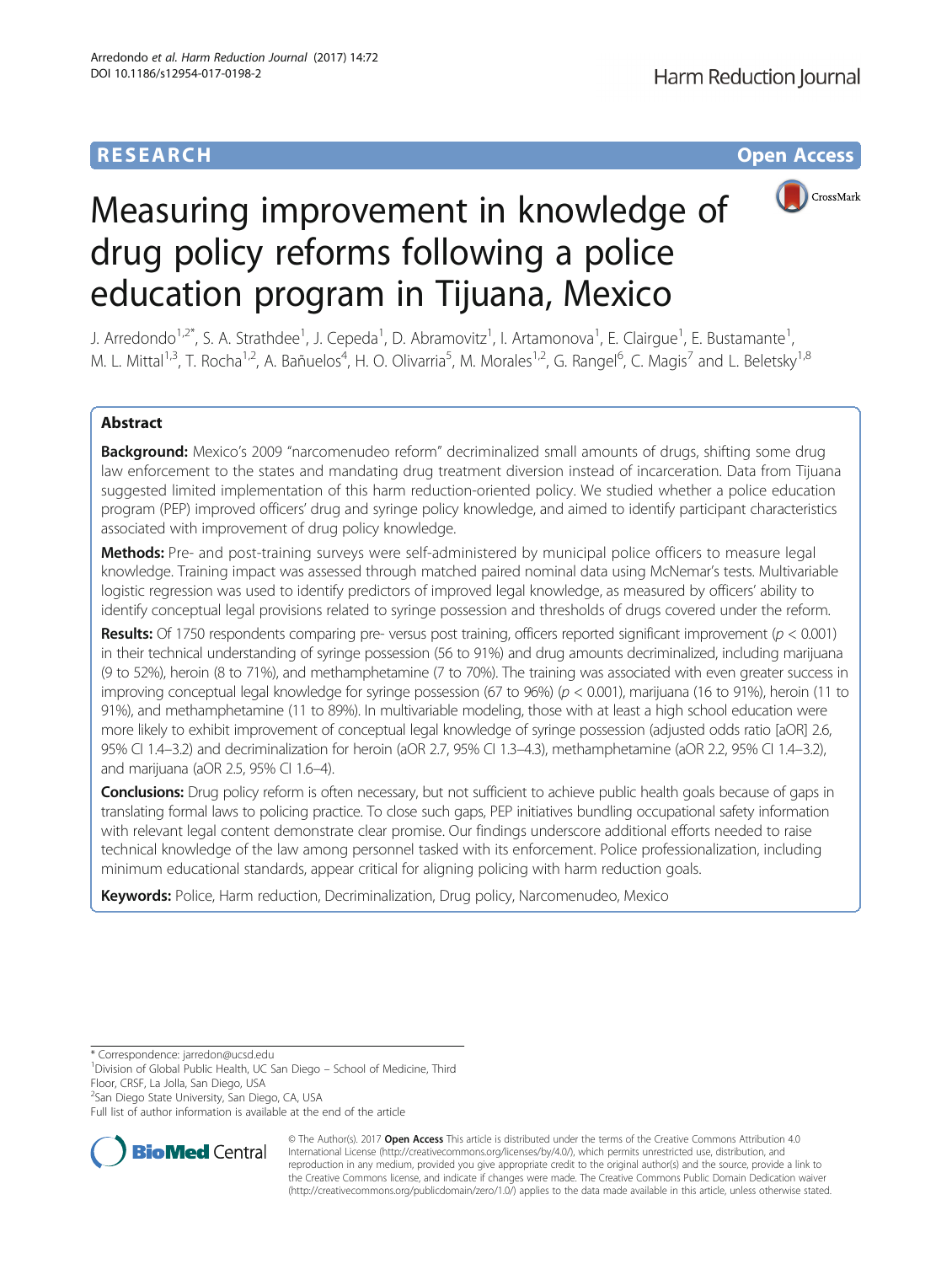#### Background

The predominant framework for drug policies around the world focuses on criminalization and punishment [\[1\]](#page-7-0). Meanwhile, this legal framework has also unintended collateral harm, including street violence, occupational risks to police, police corruption, spread of infectious diseases, and various social and economic detriments [[2](#page-7-0)]. Mexico's drug war has claimed the lives of more than 1000 police officers [[3](#page-8-0)], and its toll on civilians is in the hundreds of thousands [[4](#page-8-0), [5\]](#page-8-0). In the realm of infectious disease, arbitrary policing tactics such as syringe confiscation have been associated with higher risks of human immunodeficiency virus (HIV) transmission [\[6\]](#page-8-0). Incarceration of drug users increases their risk for blood borne infections, due to high levels of drug use, scarce access to injection equipment and condoms, and exposure to sexual abuse and extortion [\[7, 8](#page-8-0)]. Amidst regional efforts to reduce harms emanating from this punitive framework, police enforcement, either through formal or informal practices, should be included as factors shaping public health outcomes [\[9](#page-8-0), [10\]](#page-8-0).

In Mexico, drug production and trafficking intended for the USA has expanded to a domestic market, where "narcomenudeo" (retail drug sale) functions as an additional source of revenue for the drug cartels [[11](#page-8-0)]. To meet these challenges, the federal government moved to involve local authorities in the prosecution of minor drug crimes. In the context of drug policy reforms elsewhere in North America, Mexico's agenda was similarly driven by an increase in drug-related violence [\[12\]](#page-8-0), overcrowded local jail systems [[13](#page-8-0)], and an international shift toward evidence-based practices that emphasize the necessity to treat drug use as a public health problem rather than as a criminal issue [\[14\]](#page-8-0).

The 2009, amendment of the General Health Law and Federal Penal Code, commonly known as the "narcomenudeo reform" served as the centerpiece of Mexico's broader criminal justice reform. These law reforms decriminalized [[15](#page-8-0)–[17\]](#page-8-0) possession of small amounts of drugs, while delegating criminal prosecution of retail drug sales down from the federal to the state level [[18](#page-8-0)]. The reform mandated that, when apprehended by police, individuals possessing small quantities of drugs for personal consumption below a specified volume would not be charged with a crime. Instead, these users must be referred to the health authorities and then released, avoiding jail time altogether. However, in the third time an individual is caught with drugs under the specified threshold, the "narcomenudeo reform" mandated them to enter drug treatment provided by the state [\[17](#page-8-0)]. The federal law additionally set a deadline of August 2012 for full implementation and funding of the reforms on the local level. All states had to modify their penal codes and local regulations, such as police procedures and treatment referrals, to comply with the new regulations [[18](#page-8-0)]. The "narcomenudeo reform" adopted a public health-based approach to drug use by promoting treatment and harm reduction rather than incarceration. By decriminalizing possession of small amounts of drugs, it held the potential to reduce criminalization of users, instead facilitating their engagement with substance use treatment services. These reforms were also supported by broader efforts to professionalize law enforcement and the judicial system in Mexico to improve the administration of justice, including the creation of federal guidelines for minimum education standards for municipal police [[19](#page-8-0)]. Despite the significance and controversy surrounding these professionalization efforts, their impact on drug policy reform efforts has never been formally evaluated.

The city of Tijuana is an important setting for evaluating the implementation of the "narcomenudeo reform" as it experiences a disproportionate burden of drug-related harms. Located in Baja California on the northwest Mexican border with the USA, the city forms an urban border region and is the busiest land border crossing of the world. As a result of active north- and south-bound migration, the city is home to large numbers of high-risk individuals such as sex workers, people who inject drugs (PWID), and deportees from the USA [[20](#page-8-0), [21](#page-8-0)]. The city is a major route for drug trafficking and consumption of heroin, cocaine, and methamphetamine [[22](#page-8-0)].

Compared with the national average in Mexico (0.2%) [[23](#page-8-0)], Tijuana also has one of the highest rates of per capita of injection drug use [[22](#page-8-0)], resulting in high prevalence among PWID of hepatitis (95%) C virus (HCV), latent TB infection (57%) [[24](#page-8-0)], and HIV (3.5% among male PWID and 10% among female PWID) [\[25, 26](#page-8-0)]. Of concern is the possibility that HIV and other sexual transmitted diseases are likely to spread to other vulnerable populations in close proximity in the city [[27](#page-8-0)]. Access to evidence-based drug treatment and other harm reduction services prior to the implementation of "narcomenudeo reform" were low [[28](#page-8-0), [29](#page-8-0)]. Previous research by our team had identified syringe confiscation by police officers to be independently associated to an increase on receptive needle sharing and a higher prevalence of HIV infection among PWID in the city of Tijuana [[30](#page-8-0)], although it is legal to carry syringes without a prescription in Mexico. The new reforms do not specifically address the possession of syringes containing drugs. Our studies regarding needle-stick injuries among police in Tijuana have found that a substantial proportion of officers report regularly encountering syringes, including syringes that contain drugs [\[31\]](#page-8-0). Drug decriminalization, reduction of syringe confiscation, and scale-up in access to substance use treatment in Tijuana have the potential to reduce both local and regional harms related to drug use. However, a lack of legal knowledge among those charged with the law's enforcement can undermine the public health goals of the "narcomenudeo reform," reducing access to treatment or generating unnecessarily incarceration.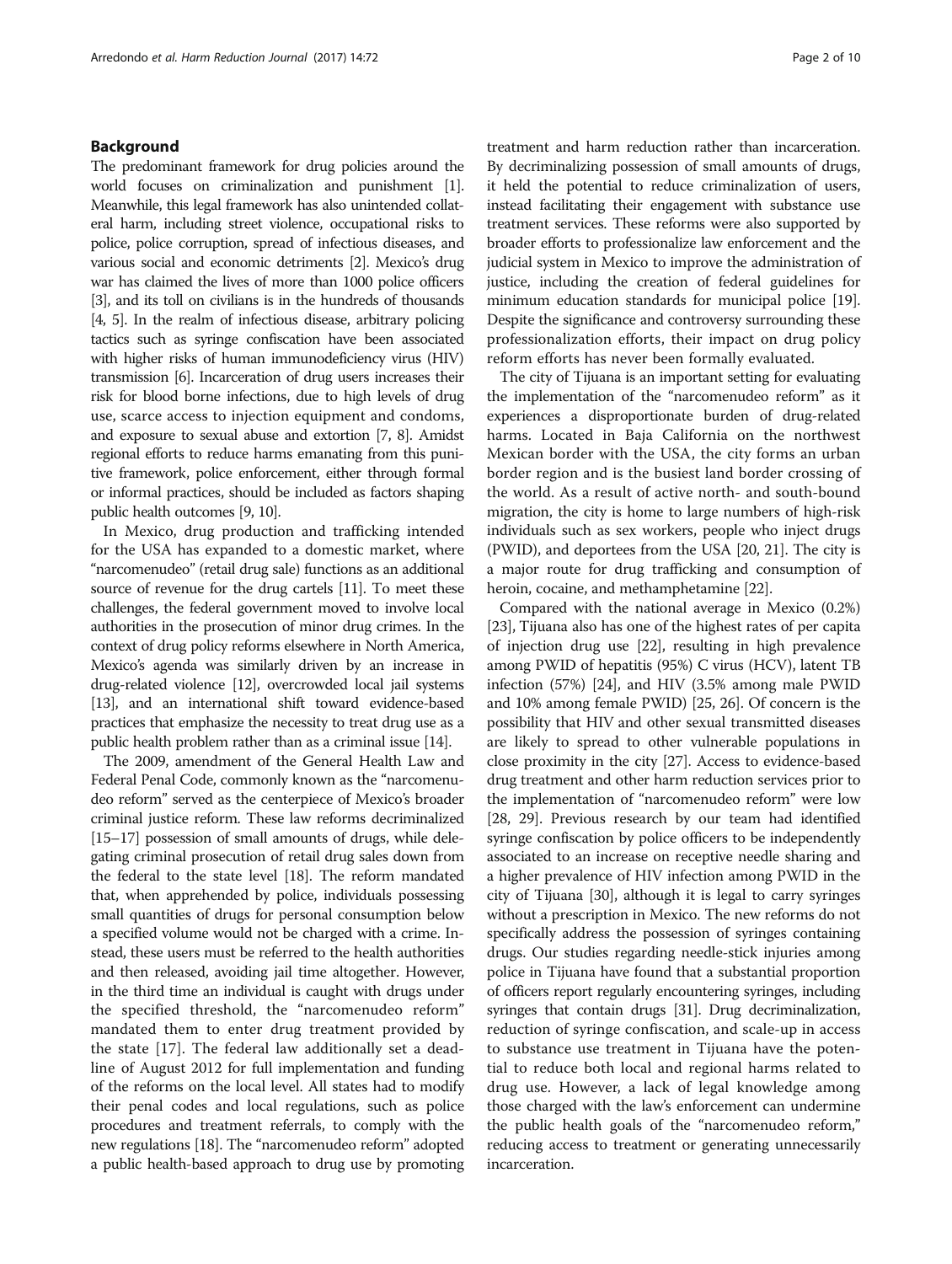Our prior research among PWID in Tijuana indicated that the implementation of the "narcomenudeo reform" has been limited. Drug user experiences suggested apparent gaps in police knowledge of drug possession laws and related policies [\[32](#page-8-0)–[34\]](#page-8-0), echoing a growing evidence base of gaps in police knowledge of drug policies [\[35, 36\]](#page-8-0). In our mixed-methods cohort study of PWID, conducted between 2010 and 2013 in the city of Tijuana, drug users reported near-total absence of experiences linked to the operational components of the reform [\[32\]](#page-8-0). Other observers have expressed concerns that the reform may inadvertently intensify criminalization of users [[37\]](#page-8-0). This is because suspects possessing any drug quantities, including loaded syringes, are theoretically supposed to be presented to the public prosecutor's office (Ministerio Publico), regardless of police field assessment [\[37\]](#page-8-0).

To improve street-level implementation of the law, we designed a police education program (PEP). The PEP follows an occupational safety framing in covering drug possession, legality of syringe possession and other formal laws, enforcement procedure, and the rationale for public health initiatives targeting drug users (Project ESCUDO [SHIELD]) [\[38](#page-8-0)]. Providing street-level officers with this information, along with content regarding the rationale for, and potential benefits of the reforms could shift police practices toward harm reduction goals contemplated by the "narcomenudeo reform" [\[39\]](#page-8-0).

The objectives of this study were to determine if the PEP was associated with improvements in police officers' self-reported knowledge of Mexico's drug and syringe possession laws. In order to inform future training and other structural interventions, we also sought to identify officer characteristics associated with improved knowledge of drug policy content under the PEP.

# **Methods**

#### Study setting

The Tijuana municipal police force is among the largest in Mexico, with an estimated 2000 officers, divided among 11 policing precincts. These precincts are drawn similarly to match the geographical boundaries of the politicaladministrative divisions within the municipality. Officers are equally distributed among the precincts, and they are expected to periodically rotate from one to another. Candidates for the police force are mandated to meet a minimum set of requirements, including 3 years of residency in the state, at least a high school education, being aged 18 or older, and passing a set of toxicological and polygraph examinations. The minimum educational requirement was instituted in 2008, but about 20% of existing officers who did not have a high school diploma were grandfathered in, meaning they were exempt from the new regulation and able to continue working in the Tijuana police department. Since 2007, the average annual turnover has been relatively low, at 6.2%, and the police salary is among the highest in the country. The average age of police officers in the force is 38 years old and predominantly (80%) male. Due to federal support designed to incentivize police professionalization, annual refresher training consisting of various modules is required [[40](#page-8-0)].

#### Instructional design

The design and conceptual framework of Proyecto ESCUDO have been described elsewhere [\[38](#page-8-0)]. Briefly, in 2013, we established a Memorandum of Understanding with Tijuana Ministry of Public Safety (SSPM) to collaborate on police training and assessment activities. While the program was initially designed as a stepped-wedge randomized controlled trial, subsequent policy and programmatic imperatives at SSPM complicated random assignment. However, the design still contains core elements of a stepped wedge design, where pre-intervention period for each officer is treated as the control. The PEP was integrated to the department's annual training effort, and each week, a cluster of police officers (20–50) from different ranks and precincts received the training. The program covered almost 85% of the total police force within 1 year, and each session lasted approximately three and a half hours in average.

To improve the implementation of the "narcomenudeo reform," the training featured three modules on relevant drug policies. These modules contained legal information about the drug quantities decriminalized for personal possession and a description of public health-based interventions targeting PWID in the city, such as syringe exchange programs (SEP) and opioid substitution treatment (OST); all of this reinforced through visual aids resembling threshold volumes of specific drugs and video vignettes to help in knowledge acquisition. Within its overarching occupational safety framework, the PEP included content emphasizing the legality of syringe possession by PWIDs and the application of this provision to needle stick injury prevention among police [[38, 41](#page-8-0)]. Specifically, the training underscored that officers should communicate the legality of syringe possession to suspects before a pat-down search, thereby encouraging individuals to volunteer syringe possession and discouraging unauthorized syringe confiscation. This doctrinal content was reinforced through an interactive role-play exercise.

Data presented in this manuscript are drawn from the pre- and post-training evaluations, where the assessments were made immediately before and immediately following the intervention and were limited to those who completed pre- and post-self-administered paper surveys. The questionnaire was adapted from instruments used in previous PEP evaluations in the USA and elsewhere [\[42](#page-8-0)]. Bilingual staff translated and back-translated the survey from English to Spanish; trained interviewers piloted the instrument for cultural appropriateness, clarity, and other elements with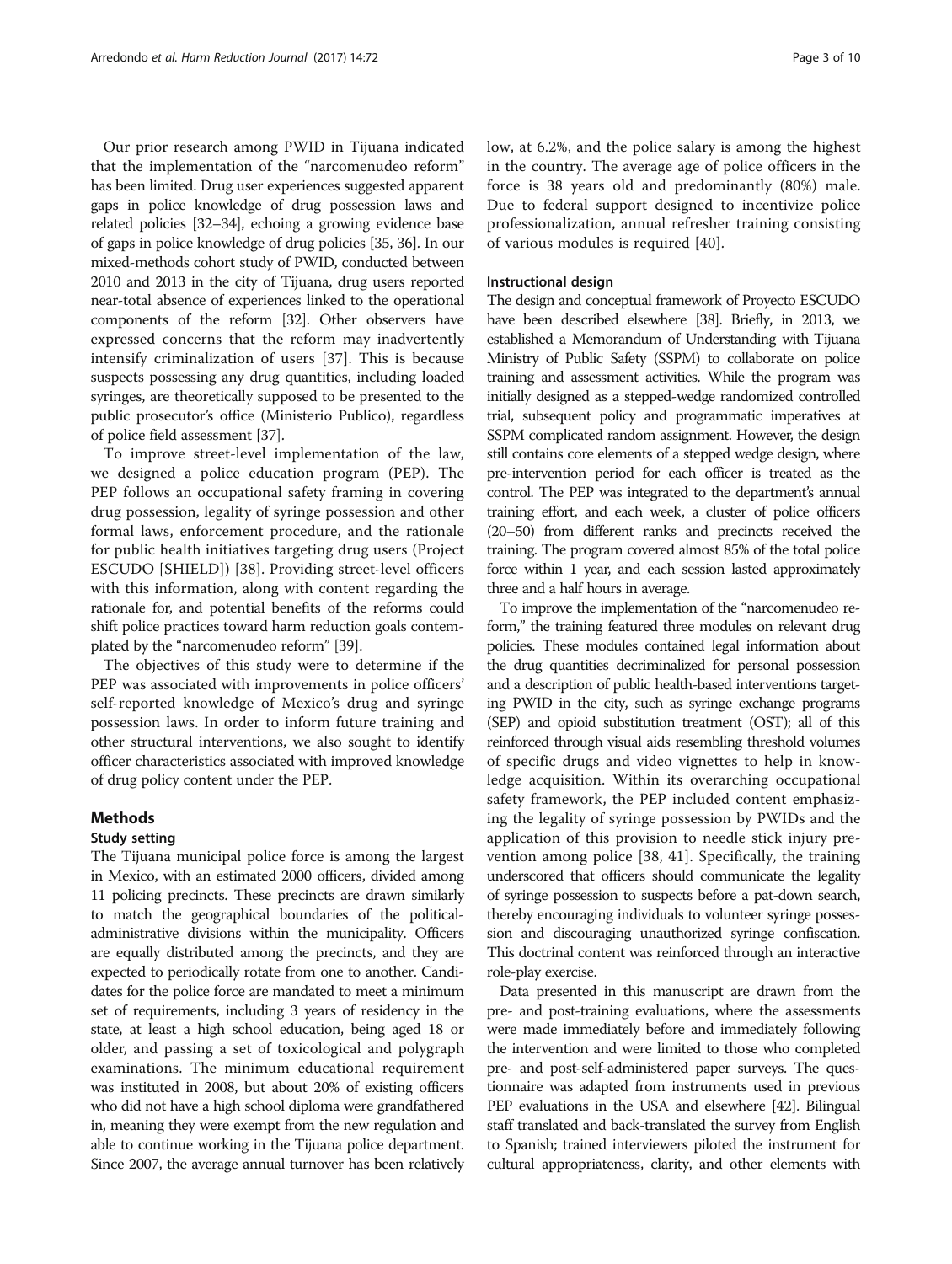six officers from the Tijuana police academy—ICAP (Instituto de Capacitacion y Adiestramiento Profesional). The survey included socio-demographics (age, gender, education, marital status, rank, years of service), basic infectious disease knowledge, legal knowledge including provisions of the "narcomenudeo reform" (e.g., decriminalized personal consumption quantities), other relevant policies like the legal status of syringes, and attitudes toward harm reduction programs.

#### Data collection

Police officers who provided written consent to participate in the evaluation of Proyecto ESCUDO were given selfadministered paper surveys (15–20 min to complete) immediately before and after the training. Unique identifiers were generated for each participating officer, which we used to match pre- and post-training data. Officers received compensation (movie tickets worth approximately 20 USD) for the completion of both surveys. All information was confidential, and participants were informed that there were no consequences of their decision to participate on their current or future employment within the SSPM Tijuana.

#### Measures

Respondent technical legal knowledge was measured by correct recall of the exact quantity for decriminalized under the "narcomenudeo reform" for three most commonly mis-used drugs [[43](#page-8-0), [44\]](#page-8-0), heroin ( $\leq$  50 mg), methamphetamine  $(\leq 40 \text{ mg})$ , and marijuana  $(\leq 5 \text{ g})$ , and an additional measure for the legality of syringe possession (as many as they want). For each of the four outcomes, we dichotomized the responses by correct or incorrect quantities under the law.

Police officers might have difficulty identifying precise weight limits (e.g., grams vs. milligrams), especially since substances sold on the black market are variously packaged as balloons, rocks, or joints. Nevertheless, these officers may understand the general concept of drug decriminalization and act on the "spirit" of the law, even if they do not recall the law's particular technical elements. To measure this important phenomenon, we created a second set of outcomes that captured the understanding of the legal concept of "decriminalization" [[15](#page-8-0), [16](#page-8-0)] for the three substances of interest, in addition to the possession of an unlimited quantity of syringes.

We designated a respondent to have conceptual legal knowledge if, in response to the question about allowable drug volumes and syringes, he/she chose any of the listed quantities. Those choosing options "none" or "do not know" were defined as not having conceptual legal knowledge for each of the four items of interest. To understand the measurement of change in this outcome, we excluded those participants who demonstrated conceptual legal knowledge at baseline: heroin (*n* = 197), methamphetamine (*n* = 201), marijuana (*n* = 283), and syringes (*n* = 1111). Within this sub-sample, we defined as "learners" those participants who demonstrated improvement in conceptual legal knowledge as the result of the training, while those who did not were defined as "non-learners" (i.e., answered options "none" or "do not know" in post-PEP survey).

#### Statistical analysis

We used McNemar's test for paired nominal data to evaluate the impact of the training by comparing the percentage of correct answers on legal amounts of the three substances (for both the exact quantities and the concept of decriminalization), before and after the PEP. This test is an appropriate tool for the analysis of pre-post differences in dichotomous items, as it controls for the individual characteristics of each paired subject [\[45](#page-8-0)], in this case the officers' socio-demographics characteristics.

We used logistic regression to identify correlates of conceptual legal knowledge acquisition ("learners" versus "non-learners") after receipt of the training. In univariate analyses, only education was found to be significantly associated with all of the outcomes ( $p \le 0.05$ ) after considering the following independent variables: socio-demographics (gender, age, years of service, district, education), occupational safety measures (e.g., needle stick injury history, frequency of syringe contact), and pre-PEP attitudes toward harm reduction and decriminalization laws. However, to avoid a specification error and overestimating the effect of the education variable, we control for age and gender in the multivariable analyses [[46](#page-8-0)].

# Results

Overall, 1806 officers were trained by ESCUDO and 1788 (over 99%) agreed to participate in the evaluation, in total 18 police officers refuse to participate in the study. We were unable to match the survey information for 37 officers, so they were excluded from the analysis. Our final sample was comprised of the 1750 officers for whom we had matched preand post-training surveys. Respondents had approximately equal representation from 11 police precincts (see Table [1\)](#page-4-0). While the training included officers from all ranks, the majority were street-level officers (81%). The sample represents mostly men (85.9%), with a mean age of 38.5 years (IQR 32– 44) and an average of 11 years of work experience (SD 3.47 years). Even though the police requirements mandate a minimum level of high school, almost 20% of officers  $(N = 321)$  did not meet this standard. Socio-demographic information for officers who had conceptual legal knowledge at baseline can be found in Table 4 in the [Appendix](#page-7-0).

Pre- and post-PEP knowledge outcomes for each of the three substances are presented in Table [2.](#page-4-0) In the realm of precise technical knowledge, we found statistically significant increases ( $p < 0.001$ ) for all substances associated to their participation in the training. At baseline, only 9.1% of police officers could correctly identify the technical quantities of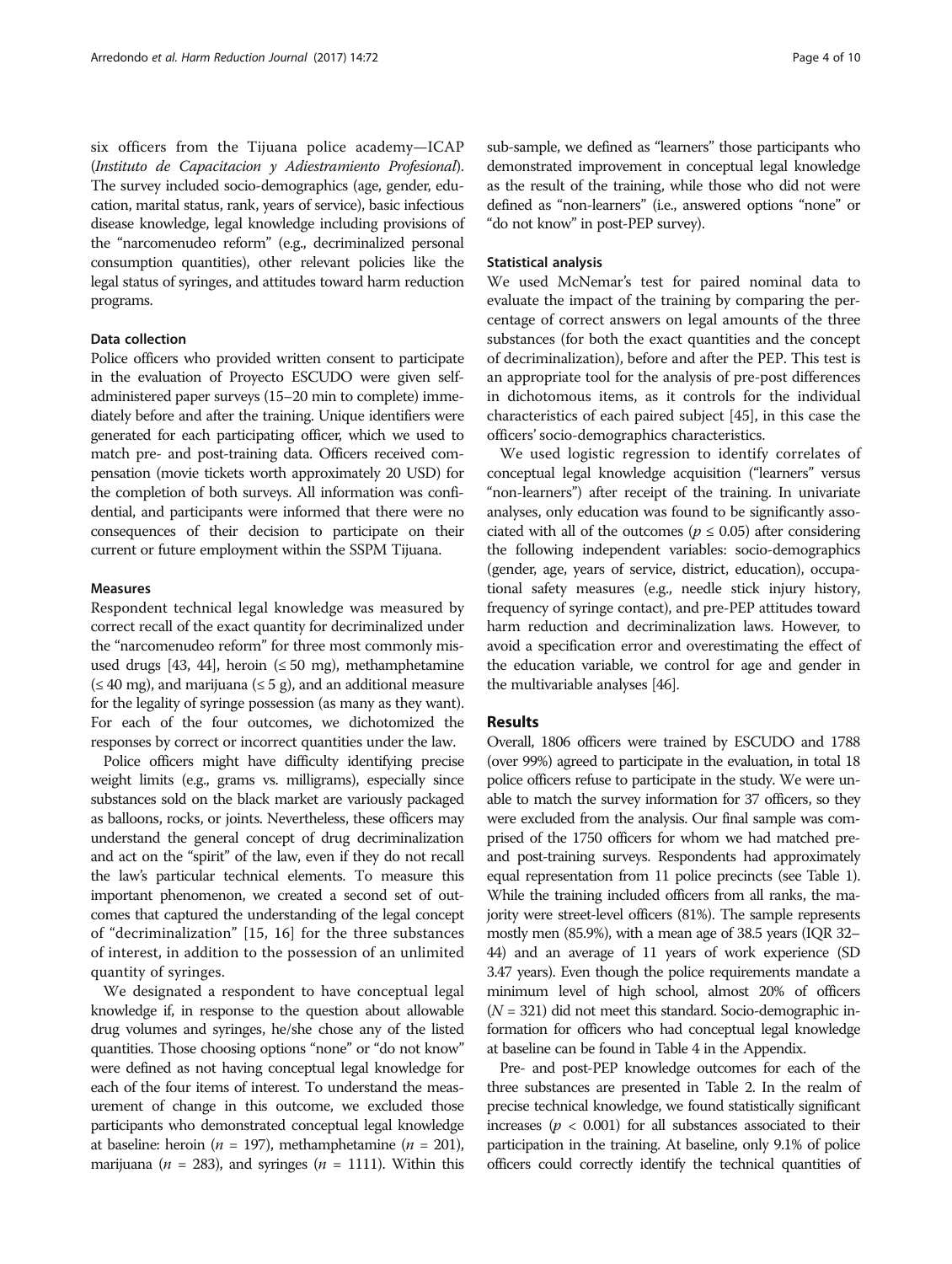<span id="page-4-0"></span>

|           | <b>Table 1</b> Socio-demographic variables for officers participating |  |  |
|-----------|-----------------------------------------------------------------------|--|--|
| in ESCUDO |                                                                       |  |  |

| Variable                                   | $(n = 1750)$ | Total quantitative |
|--------------------------------------------|--------------|--------------------|
|                                            | Ν            | % (IQR)            |
| Socio-demographics                         |              |                    |
| Gender, male                               | 1499         | 85.90%             |
| Age, mean (IQR)                            | 38.5         | $(32 - 44)$        |
| Education ( $N = 1596$ )                   |              |                    |
| Less than high school                      | 321          | 20.11%             |
| High school completed                      | 938          | 58.77%             |
| more than high school                      | 337          | 21.12%             |
| Total years in law enforcement, mean (IQR) | 11           | $(8-18)$           |
| Rank ( $N = 1749$ )                        |              |                    |
| District Chief                             | 17           | 1%                 |
| Deputy                                     | 73           | 4.20%              |
| Supervisor                                 | 115          | 6.60%              |
| Officer                                    | 1473         | 84.20%             |
| Current assignment (patrol)                | 1410         | 81%                |

IQR interquartile range

marijuana, 7.5% for methamphetamine, and 8.4% for heroin decriminalized under the current law. After the training, technical legal knowledge of threshold amounts increased to 70% for heroin and methamphetamine and 52% for marijuana. As for syringe possession, we also found a statistically significant increase ( $p < 0.001$ ) from 56 to 90.5% of precise technical knowledge.

Regarding conceptual legal knowledge, respondents showed even more dramatic improvement ( $p < 0.001$ ). At baseline, between 11.6 and 16.7% of police officers conceptually understood the fact that some amount of heroin, methamphetamine, and marijuana had been decriminalized under the current law, regardless of whether they could identify the precise threshold. Post training, almost

90% of the officers selected some decriminalized amount of all three listed drugs. For marijuana possession, there was a major (38.8%) difference between technical legal knowledge and conceptual legal knowledge, whereas those gaps were smaller for heroin (20.5%) and methamphetamine (20.9%). Notably, a minority of police officers (approximately less than 10%) responded that there were no decriminalized quantities of drugs under the current law even after receiving the training. The difference between legal and conceptual legal knowledge for syringe possession is markedly narrower (5.2%), likely underscoring the importance of framing the legality of syringes as an occupational safety benefit and reinforcing doctrinal knowledge through interactive training elements.

Adjusted odds ratios (aOR) and 95% confidence intervals from multivariable logistic regression models examining predictors for improvement of conceptual legal knowledge acquisition between "learners" and "non-learners" after receipt of the PEP are found in Table [3.](#page-5-0) Only level of education was significantly associated with conceptual legal knowledge uptake for all of the analyzed substances. Individuals with high school education were at least twice as likely to be learners compared to those with lower education, for syringes (aOR 2.6, 95% CI 1.3–5.2), heroin (aOR 2.7, 95% CI 1.7–4.3), methamphetamine (aOR 2.2, 95% CI 1.4–3.2), and marijuana (aOR 2.5, 95% CI 1.6–4).

#### **Discussion**

Despite several years since the full implementation of the "narcomenudeo reform" in Baja California, we found dismally low levels of legal knowledge of its decriminalization provisions among police officers in Tijuana. These results underscore the failure of an effective rollout of the reforms in that locale. The PEP effect measured here was associated with a dramatic increase of the participants' technical and conceptual legal knowledge related to decriminalization for marijuana, heroin, and methamphetamine, as well as

Table 2 Changes in technical and conceptual legal knowledge about most commonly misused drugs. This includes matched McNemar's  $\chi^2$  tests between pre- and post-ESCUDO training ( $n = 1750$ )

| $\lambda$<br>Variable                                                                            | Before training |       | After training |       | $p$ value       |
|--------------------------------------------------------------------------------------------------|-----------------|-------|----------------|-------|-----------------|
|                                                                                                  |                 |       |                |       |                 |
|                                                                                                  | No.             | %     | No.            | $\%$  | McNemar's $x^2$ |
| Exact knowledge of the law—what a suspect can currently possess under the law of Baja California |                 |       |                |       |                 |
| Syringes (as many as they want)                                                                  | 908             | 55.91 | 1470           | 90.52 | < 0.001         |
| Heroin (50 mg)                                                                                   | 142             | 8.42  | 1194           | 70.82 | < 0.001         |
| Methamphetamine (40 mg)                                                                          | 125             | 7.46  | 1144           | 68.26 | < 0.001         |
| Marijuana (5 g)                                                                                  | 155             | 9.18  | 889            | 52.67 | < 0.001         |
| Decriminalization concept—what a suspect can currently possess (any quantity)                    |                 |       |                |       |                 |
| Syringes                                                                                         | 1085            | 66.81 | 1556           | 95.81 | < 0.001         |
| Heroin                                                                                           | 196             | 11.63 | 1541           | 91.4  | < 0.001         |
| Methamphetamine                                                                                  | 201             | 11.99 | 1495           | 89.20 | < 0.001         |
| Marijuana                                                                                        | 282             | 16.71 | 1545           | 91.53 | < 0.001         |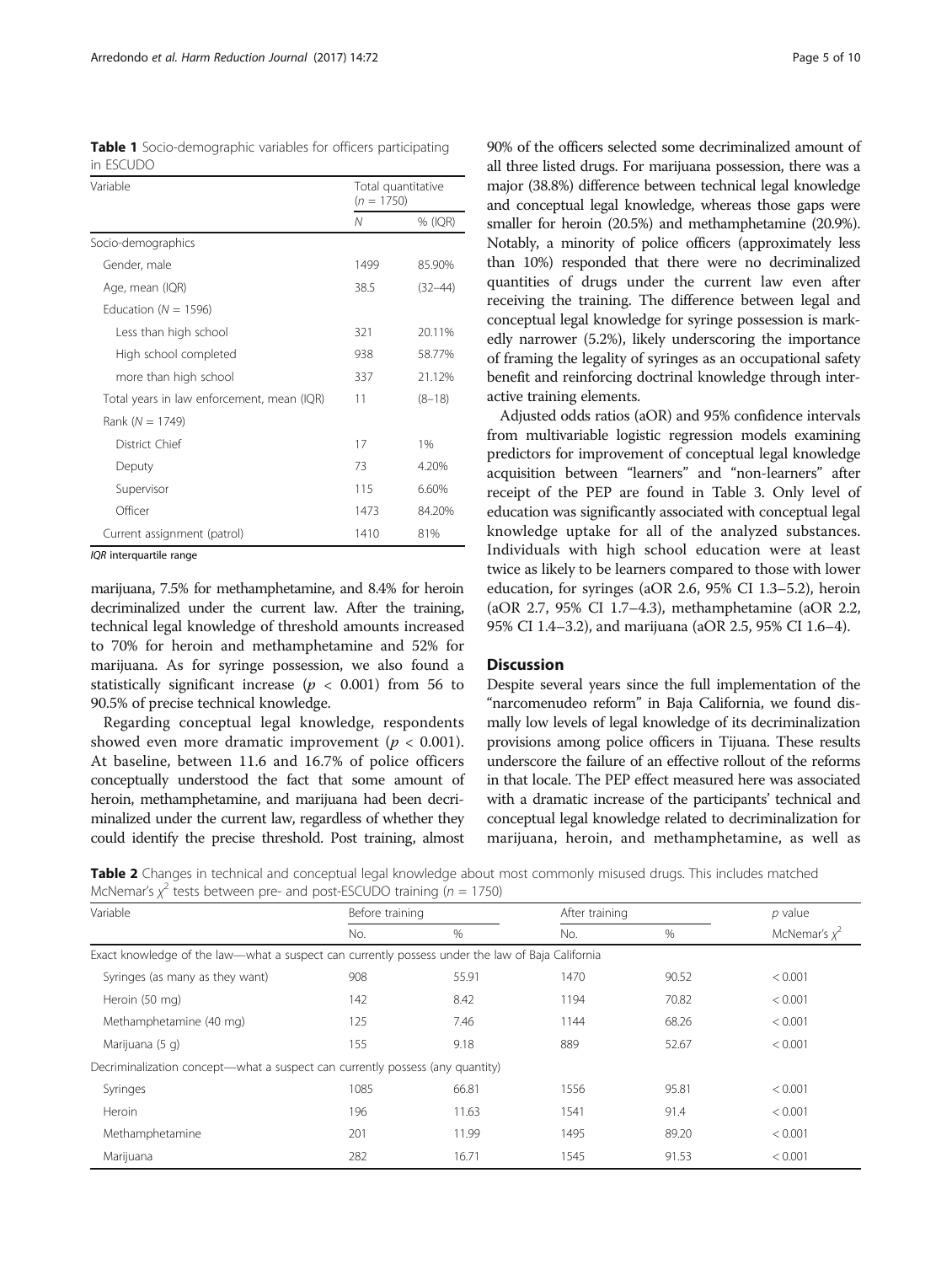| "non-learners") after receipt of the ESCUDO training. This includes adjusted odds ratio (aOR) and 95% CI |                 |                 |                 |                  |  |  |
|----------------------------------------------------------------------------------------------------------|-----------------|-----------------|-----------------|------------------|--|--|
| Predictor                                                                                                | Syringes        | Heroin          | Methamphetamine | Marijuana<br>aOR |  |  |
|                                                                                                          | aOR             | aOR             | aOR             |                  |  |  |
| Age                                                                                                      | 0.99            | 0.99            | 1.01            | 0.99             |  |  |
| (Lower 95% CI-upper 95% CI)                                                                              | $(0.96 - 1.02)$ | $(0.97 - 1.01)$ | $(0.98 - 1.02)$ | $(0.97 - 1.01)$  |  |  |
| Gender (male reference group)                                                                            | 1.38            | 1.44            | 1.11            | 1.4              |  |  |
| (Lower 95% CI-upper 95% CI)                                                                              | $(0.59 - 3.23)$ | $(0.77 - 2.70)$ | $(0.67 - 1.84)$ | $(0.74 - 2.63)$  |  |  |
| Education (no-HS reference group)                                                                        |                 |                 |                 |                  |  |  |
| High school                                                                                              | $2.67***$       | $2.75***$       | $2.21***$       | $2.56***$        |  |  |
| (Lower 95% CI-upper 95% CI)                                                                              | $(1.37 - 5.22)$ | $(1.76 - 4.31)$ | $(1.47 - 3.29)$ | $(1.64 - 4.02)$  |  |  |
| More than high school                                                                                    | $2.1*$          | $2.25***$       | $2.35***$       | $2.48***$        |  |  |
| (Lower 95% CI-upper 95% CI)                                                                              | $(0.89 - 4.91)$ | $(1.27 - 3.97)$ | $(1.39 - 3.39)$ | $(1.36 - 4.51)$  |  |  |
| Observations                                                                                             | 556             | 1373            | 1359            | 1287             |  |  |

<span id="page-5-0"></span>Table 3 Multivariable logistic regression analysis to identify correlates of conceptual legal knowledge acquisition ("learners" versus "non-learners") after receipt of the ESCUDO training. This includes adjusted odds ratio (aOR) and 95% CI

\*\*\*p < 0.01, \*\*p < 0.05, \*p < 0.1

the legality of syringe possession. Predictably, officers were somewhat less successful in correctly recalling the law's precise technical provisions. Our findings suggest that the effort to maintain minimum educational requirements [[47](#page-8-0)] (i.e., high school diploma) may improve the uptake of trainings such as the PEP described here. The use of a standardized test measuring educational performance could also help incentivize improved instructional coverage and learning tools among police officers. International literature reflects growing recognition of the importance of PEPs to inform police practices targeting vulnerable groups [\[48](#page-8-0), [49](#page-8-0)]. In evaluating the legal knowledge element of the PEP, this study adds to this emerging evidence base and highlights the successes, challenges, and opportunities of harm reduction-focused police instruction [[50\]](#page-8-0).

While many policy changes regarding drug policy and public safety in Mexico lack a theory-driven approach, the "narcomenudeo reform" case underscores the need for better empirical understanding of the targeted objectives, operational resources, and a more effective policy evaluation framework that includes public health goals. Our previous analysis suggests that the implementation of operational components of the reform are close to non-existent in Tijuana [[32](#page-8-0)]. Using partial data from freedom of information requests, other authors have concluded that while federal detentions for drug crimes have increased, this phenomenon has not been reflected in trends on the local level. More studies that triangulate information from drug user, police, and judicial sources could help to better evaluate the impact of the reform [\[51](#page-9-0)].

Drug policy reform is often necessary, but not sufficient to achieve public health goals because of gaps in translating formal laws to policing practice [\[52, 53](#page-9-0)]. To close such gaps, PEP initiatives bundling occupational safety information with relevant legal content demonstrate clear promise. Since the ESCUDO project seeks to close the gap in the

implementation of a harm reduction-oriented policy [[38](#page-8-0), [52\]](#page-9-0), identifying factors that potentiate better uptake of legal information is critical to better roll out of the law.

Evaluation of past police education initiatives, including those focused on harm reduction content, has noted discrepancies in uptake and receptiveness of trainings based on a number of characteristics. These studies have included demographic factors like age, education level, and number of years working as a police officer, as well as attitudes on harm reduction and other occupational safety factors [[5](#page-8-0)]. Our analysis found that only educational level was significantly associated with legal knowledge improvement after adjusting for other socio-demographic factors. In a novel way, this reframes police professionalization efforts such as mandatory employment standards [[54\]](#page-9-0) as potentially instrumental for harm reduction. We have found only one previously published study examining predictors of legal knowledge acquisition among officers, which identified years of police service as a significant predictor for follow-up knowledge intake [[55\]](#page-9-0). Our study, with its large sample size and high participation rate, substantially expands the evidence base, with implications for instructional design and tailoring.

Nonetheless, legal knowledge change alone is likely not sufficient to transform drug law enforcement. Structural factors such as deeply ingrained stigma, arrest, and other punitive enforcement incentives and other contributing influences also shape police practices. Nevertheless, it is difficult to see how the harm reduction potential of Mexico's "narcomenudeo reform" and syringe possession provisions can be harnessed without improving dismal levels of officer knowledge about the black letter law. This alone makes legal knowledge a vital intervention target; specific contribution of legal knowledge, attitudinal, and other training components to behavior change will be explored in future analyses using follow-up cohort data.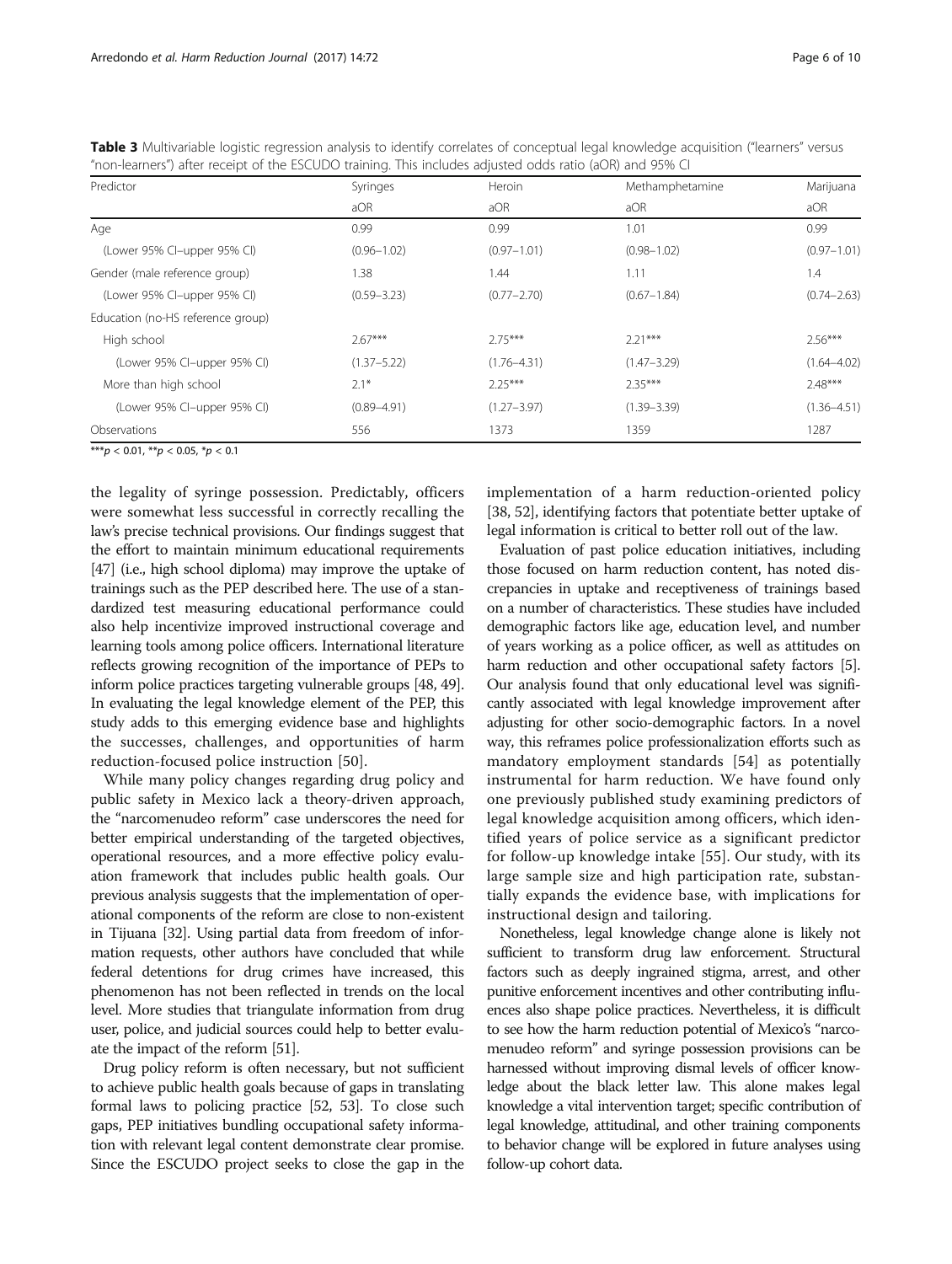Prior police reform in Mexico has shown that local police forces lack the education, resources, and proper accountability controls to do their jobs effectively [\[56\]](#page-9-0). In addition, policing strategies might change from administration to administration, in part due to the lack of a strong civil public sector career system which relies more on informal rules or patronage appointments [\[40](#page-8-0)]. Efforts to standardize and professionalize policing have taken the form of federal guidelines and subsidies, among others [\[19\]](#page-8-0). Street-level officers and management should be involved in planning the reforms, so collaboration with external actors and the police can be successful by combining a rigorous evaluation of the results and adapting them to the realities of policing on a daily basis [\[56](#page-9-0)].

The correct implementation of the "narcomenudeo reform" has great potential to shift Mexico's response to substance use to one rooted in public health rather than in a counterproductively punitive approach. The differentiation of drug possession levels between users and traffickers could theoretically help the criminal justice system to optimize its resources by transitioning from an aggressive police enforcement model to a more harm reduction-oriented approach contemplated by the "narcomenudeo reform." However, our findings indicate that such policies require additional efforts to assure police compliance with the letter and spirit of the laws. The successful experience of the Portuguese reform could help to motivate police management to embrace drug decriminalization as a way to reduce the burden of drug-related harms on the criminal justice system. Portugal saw a decline in costs associated to the imprisoning of drug offenders, overcrowded jails, and reducing the time officers spent in dealing with drug offenses instead of solving high impact crimes [\[57](#page-9-0)].

It is imperative to reconsider the drug volumes deemed reflective of typical personal consumption amounts established by the reform. As demonstrated in other cases around the world, the thresholds for personal possession must be meaningful, closely related to the market realities, and in no situation should they lead to arrest or criminal prosecution [[17\]](#page-8-0). As expressed by other observers, the setting of artificially low threshold quantities might expose casual consumers to excessive criminalization Others have posited additional theoretical unintended harms, such as consumers being incentivized to purchase larger amounts to avoid frequent contact with drug dealers [\[37](#page-8-0)]. It is also worth noting that decriminalization schemes vary around the world, and there are many other factors at play other than the threshold quantities, such as the role of medical professionals, the institutional capacity of the judicial sector, or the existing social norms toward drug use, that must be taken into consideration to create an effective model [\[17](#page-8-0)].

The foundation of this project was a unique collaboration between an academic institution and a police department,

including its training academy. The partnership between UCSD and the SSPM Tijuana, the first study of its kind in Latin America, offers valuable lessons that could shape police training, practices, and drug policy implementation in Mexico and elsewhere across the region and globally. Sustainable collaborations between academic institutions and local governments are critical to long-term strategies for police reform and institutionalizing a synergy between two areas that have traditionally operated in isolation from one another, police and public health.

#### **Limitations**

Our study is subject to several limitations. First, a threat to internal validity might be present if the questions on the survey do not measure the constructs as expected. Although a self-administered survey helped reduced social desirability [\[58](#page-9-0)], an interviewer-administered survey would have helped determine if the officers properly understood the questions. However, the costs and logistical difficulties to evaluate a large classroom simultaneously made it unfeasible. Previous studies have documented high level of concordance between these two modes of survey administration [[59](#page-9-0)]. There is also a risk of having a nonresponse bias, where police officers that refuse to take part in the study might express systematically different answers from those included in the evaluation [[60](#page-9-0)]. In total, 37 (0.72%) officers were excluded due to the inability to match pre- and post surveys and were unable to compare these missing data to the rest of the sample used for the analysis. Further, 18 (0.99%) refused to participate due to concerns with privacy and the impact on their job. Thus, due to the low refusal rate/missing data, we expect the effect of this bias to be negligible. Lastly, the experience of police officers in Tijuana may be different than other cities in Mexico, making it difficult to generalize our findings to other police departments in the country [\[61\]](#page-9-0).

#### Conclusion

As an initial phase of a larger training evaluation effort, this study presents an assessment of the factors shaping police knowledge uptake regarding drug and syringe possession. Efforts to improve police legal knowledge are critical to any drug decriminalization or other harm reduction-focused police intervention. Our findings have special relevance for the regional evolution of harm reduction as federal, state/ provincial, and local governments embark on drug policy and other reforms. Such reforms are not self-implementing and must be supported by other interventions designed to improve their street-level impact. Broader police reform and professionalization is an under-recognized structural factor that has the potential of improving the state of harm reduction in North America and beyond.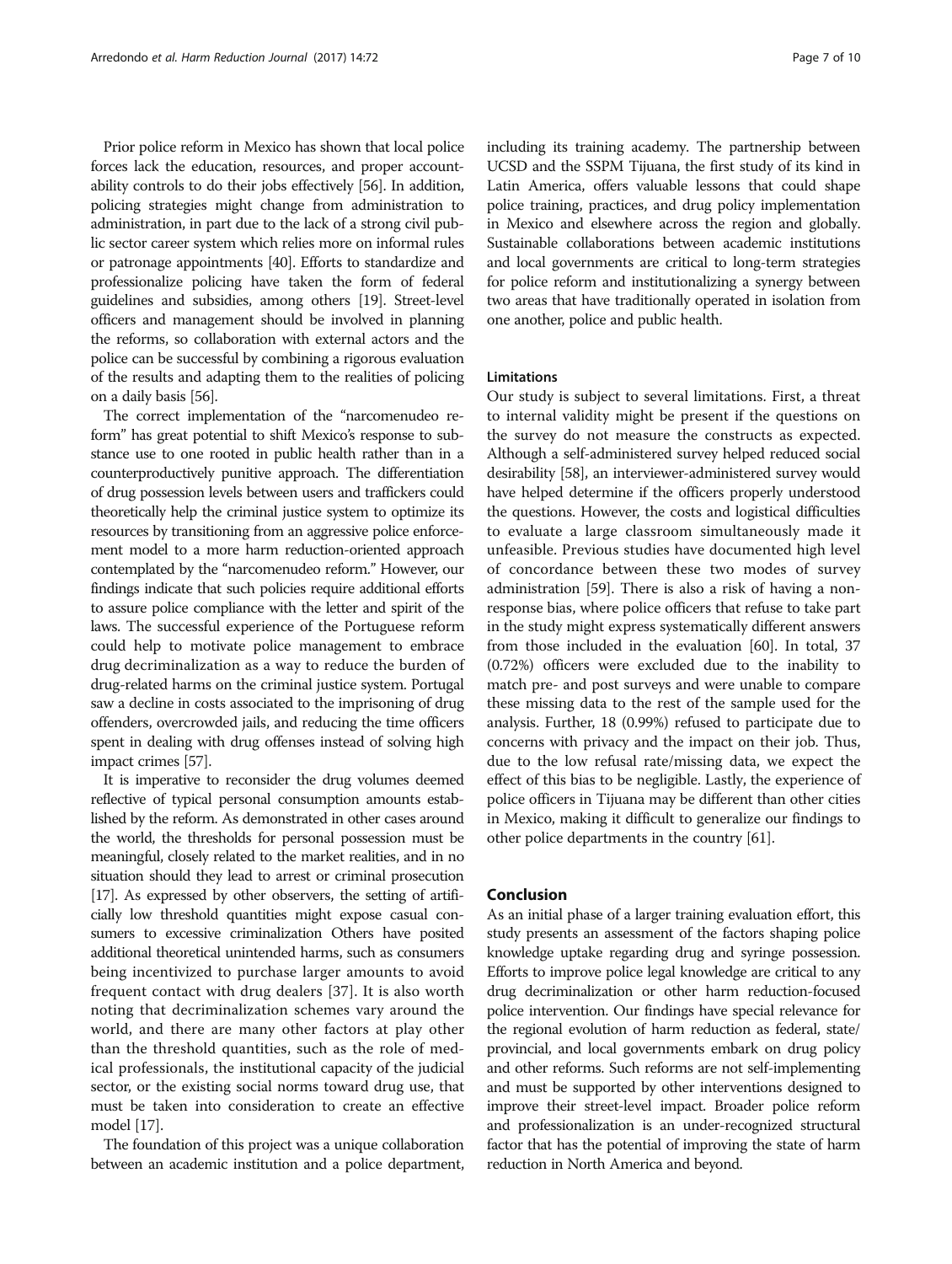## <span id="page-7-0"></span>Appendix

Table 4 Socio-demographic variables for conceptual legal knowledge at baseline

| Variable                       | Syringe $(N = 1111)$ |           | Heroin $(N = 197)$ |           | Methamphetamine ( $N = 201$ ) |           | Marijuana ( $N = 283$ ) |           |
|--------------------------------|----------------------|-----------|--------------------|-----------|-------------------------------|-----------|-------------------------|-----------|
|                                | N                    | % (IQR)   | N                  | % (IQR)   | N                             | % (IQR)   | N                       | % (IQR)   |
| Socio-demographics             |                      |           |                    |           |                               |           |                         |           |
| Gender (male)                  | 971                  | 87.64%    | 176                | 89.34%    | 154                           | 89.02%    | 250                     | 88.34%    |
| Age (median)                   | 37                   | $31 - 43$ | 35.97              | $29 - 41$ | 26.27                         | $30 - 41$ | 36.59                   | $30 - 42$ |
| <b>Education</b>               |                      |           |                    |           |                               |           |                         |           |
| Less than high school          | 186                  | 18.15%    | 28                 | 14.97%    | 24                            | 14.63%    | 37                      | 13.86%    |
| High school completed          | 607                  | 59.22%    | 109                | 58.29%    | 95                            | 57.93%    | 154                     | 57.68%    |
| More than high school          | 232                  | 22.63%    | 50                 | 26.74%    | 45                            | 27.44%    | 76                      | 28.46%    |
| Total years in law enforcement | 12.23                | $6 - 17$  | 10.97              | $4 - 16$  | 10.87                         | $4 - 16$  | 11.3                    | $4 - 17$  |
| Rank                           |                      |           |                    |           |                               |           |                         |           |
| <b>District Chief</b>          | 13                   | 1.17%     | 6                  | 3.05%     | 6                             | 3.47%     | 6                       | 2.12%     |
| Deputy                         | 54                   | 6.03%     | 8                  | 4.06%     | 6                             | 3.47%     | 14                      | 4.95%     |
| Supervisor                     | 77                   | 12.96%    | 9                  | 4.57%     | 8                             | 4.62%     | 17                      | 6.01%     |
| Officer                        | 923                  | 96.04%    | 162                | 82.23%    | 142                           | 82.08%    | 227                     | 80.21%    |
| Current assignment (patrol)    | 900                  | 81.45%    | 158                | 80.61%    | 136                           | 79.07%    | 227                     | 80.50%    |

#### Abbreviations

HCV: Hepatitis C virus; HIV: Human immunodeficiency virus; ICAP: Instituto de Capacitación y Adiestramiento Profesional Tijuana; PEP: Police education program; PWID: People who inject drugs; SSPM: Tijuana Ministry of Public Safety; TB: Tuberculosis; UCSD: University of California, San Diego

#### Acknowledgements

The authors gratefully acknowledge the support from our funders and the Tijuana Mayor's Office, the Ministry of Public Safety, and the Tijuana Police Academy. Special thanks to Victor Alaníz, the Comandante Salvador Mendoza, and the trainers from the Police Academy. We would also like to thank the field staff and all of the participants in Tijuana for making this research possible. Finally, a special thanks to Jahadak for lending his story to educate police officers.

#### Funding

The support for the development and piloting of the PEP was provided through grants from the Open Society Foundations Latin America Program grants OR2013-11352 and OR2014-18327 and UCSD Center for AIDS Research International Pilot Grant NIAID 5P30AI036214, by the Fogarty International Center of the National Institutes of Health under award number D43TW008633 and R25TW009343, and by the National Institute on Drug Abuse (R01DA039073, R37DA019829 and T32DA023356). Additional support for JA was granted by the CONACYT-UC MEXUS Doctoral scholarship and the Center for US-Mexican Studies at UCSD. The funders had no role in the design of the study, data collection, analysis, interpretation of data, and writing of the manuscript.

#### Availability of data and materials

The data that support the findings of this study are available on request from the PIs of Proyecto ESCUDO [LB and SS]. The data are not publicly available since they were obtained through a MOU with the Tijuana Police Department. Requests for data will require authorization from the Tijuana Police Academy Director and the Tijuana Police Chief and will be considered on a case by case basis.

#### Authors' contributions

JA wrote the initial draft of the manuscript. SS, LB, and JC contributed to the content and revised the manuscript. JA, DA, and IA developed the statistical analysis. LB and JA designed the PEP. LB, JA, TR, MM, and MLM designed the pre-PEP and post-PEP surveys. EC and EB coordinated the PEP teaching and field data collection. AB and OO provided the police department feedback.

LB and SS conceived of the study, contributed to the content, revised, and provided the final approval of the manuscript. All of the authors contributed to and approved the final version of the manuscript.

## Ethics approval and consent to participate

The study was approved by the Institutional Review Boards of UCSD School of Medicine, USA, and Xochicalco University, Mexico.

#### Consent for publication

Not applicable.

#### Competing interests

The authors declare that they have no competing interests.

#### Publisher's Note

Springer Nature remains neutral with regard to jurisdictional claims in published maps and institutional affiliations.

#### Author details

<sup>1</sup> Division of Global Public Health, UC San Diego - School of Medicine, Third Floor, CRSF, La Jolla, San Diego, USA. <sup>2</sup>San Diego State University, San Diego CA, USA. <sup>3</sup> Facultad de Medicina, Universidad Xochicalco, Tijuana, Mexico.<br><sup>4</sup> Secretaria de Sequridad Pública Municipal Dirección de Planeación v Secretaría de Seguridad Pública Municipal, Dirección de Planeación y Proyectos Estratégicos, Tijuana, Mexico. <sup>5</sup>Secretaría de Seguridad Pública Municipal, Instituto de Capacitación y Adiestramiento Profesional (ICAP), Tijuana, Mexico. <sup>6</sup>Comisión de Salud Fronteriza, México-Estados Unidos Tijuana, Mexico. <sup>7</sup>Centro Nacional para la Prevención y el Control del VIH y el SIDA (Censida), Mexico City, Mexico. <sup>8</sup>School of Law and Bouvé College of Health Sciences, Northeastern University, Boston, USA.

# Received: 15 August 2017 Accepted: 20 October 2017<br>Published online: 08 November 2017

#### References

- 1. Global Commission on Drug Policy. The war on drugs, report. 2011 [https://](https://www.globalcommissionondrugs.org/wp-content/themes/gcdp_v1/pdf/Global_Commission_Report_English.pdf) [www.globalcommissionondrugs.org/wp-content/themes/gcdp\\_v1/pdf/](https://www.globalcommissionondrugs.org/wp-content/themes/gcdp_v1/pdf/Global_Commission_Report_English.pdf) [Global\\_Commission\\_Report\\_English.pdf](https://www.globalcommissionondrugs.org/wp-content/themes/gcdp_v1/pdf/Global_Commission_Report_English.pdf) accessed Feb 1 2017.
- Kerr T, Small W, Wood E. The public health and social impacts of drug market enforcement: a review of the evidence. International journal of drug policy. 2005;16(4):210–20.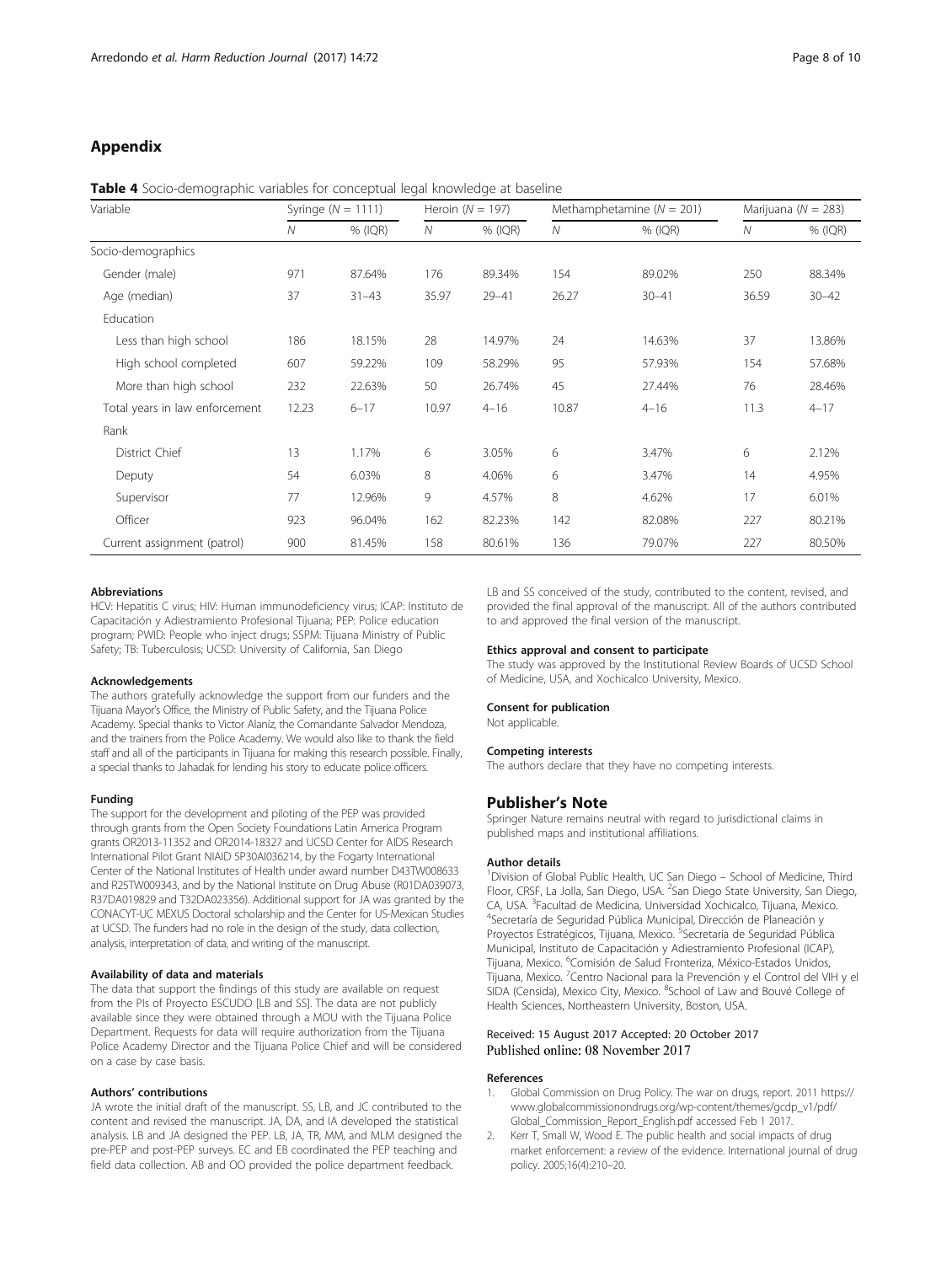- <span id="page-8-0"></span>3. Lopez, H. 1, 200 Policías Muertos ha Dejado la Guerra Contra el Narco. Cadena Digital de Noticias. Diciembre, 2016. [http://www.cdnoticias.com.mx/articulos/1-](http://www.cdnoticias.com.mx/articulos/1-200-policias-muertos-ha-dejado-la-guerra-narco) [200-policias-muertos-ha-dejado-la-guerra-narco](http://www.cdnoticias.com.mx/articulos/1-200-policias-muertos-ha-dejado-la-guerra-narco) accessed Feb 15 2017.
- La guerra de diez años. Revista Nexos. January, 2017. [http://www.nexos.](http://www.nexos.com.mx/?p=30935) [com.mx/?p=30935](http://www.nexos.com.mx/?p=30935) accessed Feb 10 2017.
- 5. 10 años de guerra, cómo hemos cambiado. [http://www.animalpolitico.com/](http://www.animalpolitico.com/diez-de-guerra/index.html) [diez-de-guerra/index.html](http://www.animalpolitico.com/diez-de-guerra/index.html) accessed Jan 30 2017.
- 6. Beletsky L, et al. Syringe confiscation as an HIV risk factor: the public health implications of arbitrary policing in Tijuana and ciudad Juarez, Mexico. Journal of Urban Health. 2013;90(2):284–98.
- Pollini RA, Alvelais J, Gallardo M, et al. The harm inside: injection during incarceration among male injection drug users in tijuana, mexico. Drug Alcohol Depend. 2009;103(1–2):52–8. [https://doi.org/10.1016/j.drugalcdep.](http://dx.doi.org/10.1016/j.drugalcdep.2009.03.005) [2009.03.005.](http://dx.doi.org/10.1016/j.drugalcdep.2009.03.005) accessed Feb 1 2017
- 8. Global Commission on Drug Policy. The war on drugs and HIV/AIDS, how the criminalization of drug use fuels the global pandemic. 2012.
- 9. Kelly MP, Bonnefoy J, Morgan A, Florenzano F. The development of the evidence base about the social determinants of health: commission on social determinants of health; 2006.
- 10. Beletsky L, Thomas R, Smelyanskaya M, et al. Policy reform to shift the health and human rights environment for vulnerable groups: the case of Kyrgyzstan's instruction 417. Health Hum Rights J. 2012;14(2):e1–15.
- 11. Menéndez, Jorge Fernández, and Ana María Salazar Slack. El enemigo en casa: drogas y narcomenudeo en México. Aguilar, 2008.
- 12. Chabat J, La Respuesta, Del Gobierno, De Calderon, Al Desafío, Del Narcotrafico: Entre Lo Malo y Lo Peor. Centro de Investigación y Docencia Ecónomicas (CIDE), División de Estudios Internacionales; 2010.
- 13. Metaal P, Youngers C. Sistemas sobrecargados: Leyes de drogas y cárceles en américa latina. 2011.
- 14. Global Commission on Drug Policy. Advancing Drug Policy Reform: A new approach to decriminalization. 2016.
- 15. Kleiman MA, Caulkins JP, Hawken A. Drugs and Drug Policy: What Everyone Needs to Know®. UK: Oxford University Press; 2011.
- 16. Russoniello K. The devil (and drugs) in the details: Portugal's focus on public health as a model for decriminalization of drugs in Mexico. Yale J Health Pol'y L & Ethics. 2012;12:371.
- 17. Eastwood N, Fox E, Rosmarin A. A quiet revolution: drug decriminalisation across the globe. London: Release; 2016.
- 18. Secretaría de Gobernación, México. DECRETO por el que se reforman, adicionan y derogan diversas disposiciones de la Ley General de Salud, del Código Penal Federal y del Código Federal de Procedimientos Penales. México: Diario Oficial de la Federación. Primera Sección. Jueves 20 de Agosto de 2009.
- 19. Arredondo Sanchez Lira, Jaime. El subsidio municipal para la seguridad publica: análisis de la formula de elegibilidad. Thesis, Instituto Tecnologico Autonomo de Mexico. 2010
- 20. Goldenberg SM, et al. "Over here, it's just drugs, women and all the madness": the HIV risk environment of clients of female sex workers in Tijuana, Mexico. Soc Sci Med. 2011;72(7):1185–92.
- 21. Strathdee SA, et al. Vivo para consumirla y la consumo para vivir<sup>[]</sup> live to inject and inject to live]: high-risk injection behaviors in Tijuana, Mexico. Journal of Urban Health. 2005;82(4):iv58–73.
- 22. Bucardo J, Brouwer KC, Magis-Rodríguez C, Ramos R, Fraga M, Perez SG, Patterson TL, Strathdee SA. Historical trends in the production and consumption of illicit drugs in Mexico: implications for the prevention of blood borne infections. Drug Alcohol Depend. 2005;79(3):281–93.
- 23. UNAIDS, HIV and AIDS estimates, Mexico, 2015 [http://www.unaids.org/en/](http://www.unaids.org/en/regionscountries/countries/mexico) [regionscountries/countries/mexico](http://www.unaids.org/en/regionscountries/countries/mexico) accessed Feb 20 2017.
- 24. Garfein, Richard S. Latent tuberculosis among persons at risk for infection with HIV, Tijuana, Mexico-Volume 16, Number 5—May 2010-Emerging Infectious Disease journal-CDC. (2010).
- 25. Robertson AM, et al. Evaluating the impact of Mexico's drug policy reforms on people who inject drugs in Tijuana, BC, Mexico, and San Diego, CA, United States: a binational mixed methods research agenda. Harm reduction journal. 2014;11(1):4.
- 26. Íñiguez-Stevens E, Brouwer KC, Hogg RS, Patterson TL, Lozada R, Magis-Rodríguez C, Elder JP, Viania RM, Strathdeea SA. Estimating the 2006 prevalence of HIV by gender and risk groups in Tijuana, Mexico. Gaceta medica de Mexico. 2009;145(3):189–95.
- 27. Strathdee SA, Lozada R, Martinez G, Vera A, Rusch M, Nguyen L, Pollini RA, Uribe-Salas F, Beletsky L, Patterson TL. Social and structural factors

associated with HIV infection among female sex workers who inject drugs in the Mexico-US border region. PloS one. 2011;6(4):e19048.

- 28. Philbin MM, et al. A qualitative assessment of stakeholder perceptions and socio-cultural influences on the acceptability of harm reduction programs in Tijuana, Mexico. Harm reduction journal. 2008;5(1):36.
- 29. Werb D, et al. Police bribery and access to methadone maintenance therapy within the context of drug policy reform in Tijuana, Mexico. Drug Alcohol Depend. 2015;148:221–5.
- 30. Pollini RA, et al. Syringe possession arrests are associated with receptive syringe sharing in two Mexico–US border cities. Addiction. 2008;103(1):101–8.
- 31. Mittal ML, Beletsky L, Patiño E, Abramovitz D, Rocha T, Arredondo J, Bañuelos A, Rangel G, Strathdee SA. Prevalence and correlates of needlestick injuries among active duty police officers in Tijuana, Mexico. J Int AIDS Soc. 2016;19(4Suppl 3).
- 32. Beletsky L, et al. Implementing Mexico's "Narcomenudeo" drug law reform: a mixed methods assessment of early experiences among people who inject drugs. Journal of Mixed Methods Research. 2016; 10(4):384–401.
- 33. Gaines TL, et al. Examining the spatial distribution of law enforcement encounters among people who inject drugs after implementation of Mexico's drug policy reform. Journal of Urban Health. 2015;92(2):338–51.
- 34. Gaines T, et al. The spatial–temporal relationship of policing in areas with high drug activity. Drug & Alcohol Dependence. 2015;156:e77.
- 35. Beletsky L, Macalino GE, Burris S. Attitudes of police officers towards syringe access, occupational needle-sticks, and drug use: a qualitative study of one city police Department in the United States. International Journal of drug policy. 2005;16(4):267–74.
- 36. Banta-Green CJ, et al. Police officers' and paramedics' experiences with overdose and their knowledge and opinions of Washington State's drug overdose–naloxone–good Samaritan law. Journal of Urban Health. 2013; 90(6):1102–11.
- 37. Hernandez, J., and C. Zamudio. Mexico: Ley Contra el Narcomenudeo, una apuesta dudosa. Serie reforma legislativa en materia de drogas 3 (2009).
- 38. Strathdee SA, et al. A police education programme to integrate occupational safety and HIV prevention: protocol for a modified steppedwedge study design with parallel prospective cohorts to assess behavioural outcomes. BMJ Open. 2015;5(8):e008958.
- 39. Booth RE, Dvoryak S, Sung-Joon M, et al. Law enforcement practices associated with HIV infection among injection drug users in Odessa, Ukraine. AIDS Behav. 2013;17(8):2604–14.
- 40. Sabet D. Police reform in Mexico: informal politics and the challenge of institutional change. USA: Stanford University Press; 2012.
- 41. Silverman, Basha, et al. Harmonizing disease prevention and police practice in the implementation of HIV prevention programs: up-stream strategies from Wilmington, Delaware Harm reduction journal 9.1 (2012): 17.
- 42. Chan DK-C, Hagger MS. Autonomous forms of motivation underpinning injury prevention and rehabilitation among police officers: an application of the trans-contextual model. Motiv Emot. 2012;36(3):349–64.
- 43. Villatoro D, Velázquez J, Medina-Mora M, et al. Encuesta nacional de adicciones 2011: Reporte de drogas. 2012.
- 44. Bergman M, et al. Delincuencia, marginalidad y desempeño institucional: Reporte histórico de la población carcelaria en el Distrito Federal y el Estado de México, 2002 a 2013: Indicadores clave. México: CIDE; 2014.
- 45. Adedokun OA, Burgess WD. Analysis of paired dichotomous data: a gentle introduction to the McNemar test in SPSS. Journal of MultiDisciplinary Evaluation. 2011;8(17):125–31.
- 46. Fox J. Applied regression analysis and generalized linear models: Sage Publications; 2008.
- 47. Roberg R, Bonn S. Higher education and policing: where are we now? Policing: An International Journal of Police Strategies & Management. 2004; 27(4):469–86.
- 48. United Nations Office on Drugs and Crime, UNODC. Training manual for law enforcement officials on HIV service provision for people who inject drugs. Advance copy. 2014.
- 49. Booth RE, Dvoryak S, Sung-Joon M, et al. Law enforcement practices associated with HIV infection among injection drug users in Odessa. Ukraine AIDS and Behavior. 2013;17(8):2604–14.
- 50. United Nations Office on Drugs and Crime, UNODC. Training manual for law enforcement officials on HIV service provision for people who inject drugs. Advance copy. 2014. [https://www.unodc.org/documents/hiv-aids/LE\\_](https://www.unodc.org/documents/hiv-aids/LE_MANUAL_02.10.14.pdf) [MANUAL\\_02.10.14.pdf](https://www.unodc.org/documents/hiv-aids/LE_MANUAL_02.10.14.pdf) accessed Dec 10 2016.